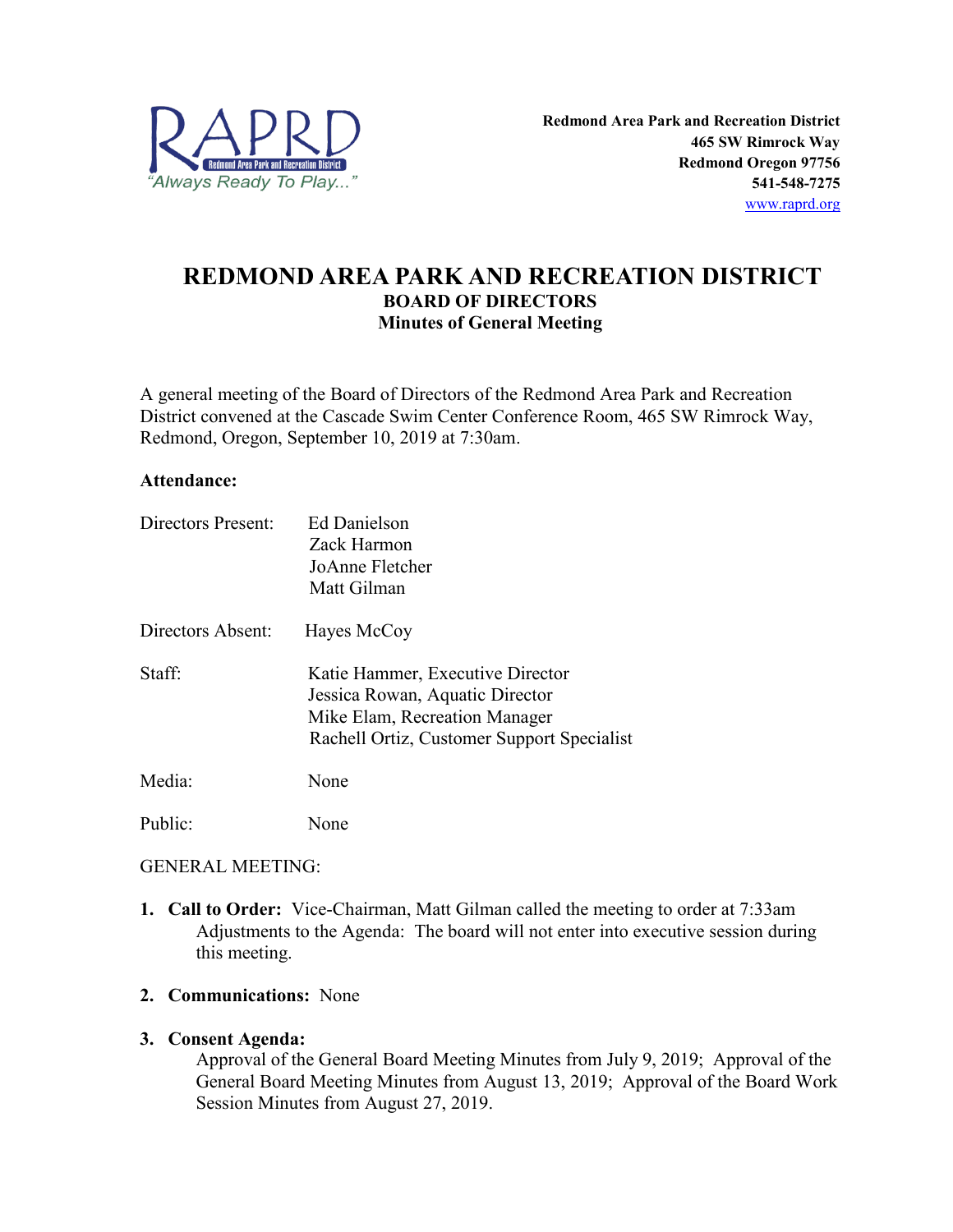Acknowledgment of Receipt of August Financial Summary: JoAnne Fletcher made a motion to approve the consent agenda as presented. Zack Harmon seconded the motion. Motion passes unanimously.

# **4. Action Agenda Items:**

# **Approve Agreement for Architect Services;**

Executive Director, Katie Hammer, informed the board that she hadn't received a proposal from the architect. This agenda item was tabled until a proposal is received.

# **5. Other Business:**

# **Recreation Facility Update**

The board members discussed the potential of the Albertsons building and if it would meet our community's needs for the long term or if it would be a short term solution. There was discussion about the cost to renovate this site and what the proposal from the architect might look like. If the board decides to move forward with this as an option, Jessica Rowan indicated that there would need to be updates to the Cascade Swim Center in order to keep in operational.

Katie Hammer is still exploring other sites for a future all inclusive center but is not finding locations that would be a great fit. Katie Hammer and Hayes McCoy has an upcoming meeting with City of Redmond to discuss annexation for  $35<sup>th</sup>$  street property.

# **6. Public Comments: none**

## **7. Board Staff Comments:**

Mike Elam, Recreation Manager: Soccer season is upon us. Our gym space continues to be adjusted d at the schools with the addition of youth sports organizations.

Jessica Rowan, Aquatic Director: The water polo jamboree was a success. Jessica opted for a lighter game schedule and offered coaches a \$25 a day reduction in the cost to participate if they refereed a game. Concessions didn't do as well as we had hoped but she is looking into changes to concession for next year.

Katie Hammer, Executive Director has met with our new auditing group. They will be onsite October  $23^{rd}$ . Katie also mentioned that on October  $17^{th}$ - RAPRD is hosting a flu shot clinic for our staff and the public.

JoAnne Fletcher will be out of town for the next three months. She will participate in board meetings via computer.

## **8. Adjournment:**

Matt Gilman adjourned the meeting at 8:52 am.